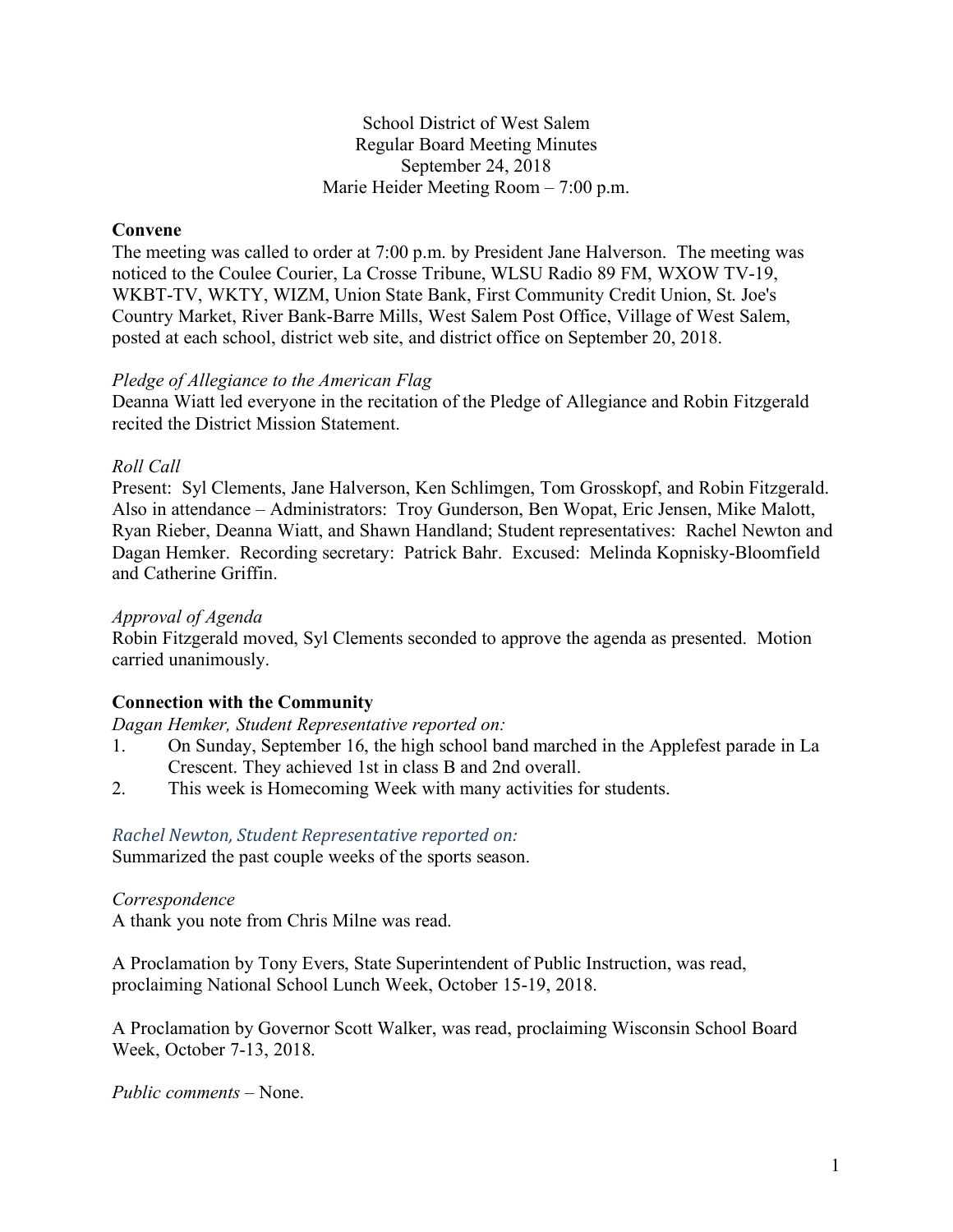## *Written and Oral Reports*

District Strategic Initiatives updates by the Business Operations team and Troy Gunderson were reviewed.

Mr. Gunderson announced: the resignations of Dave De Bernardi-school nutrition; and the hire of Alexis Shaw and Kristen Osgood-school nutrition, and Peter Horth-paraprofessional.

### **Consent Agenda**

Mr. Schlimgen moved, Mrs. Fitzgerald seconded to approve the Regular Board Meeting Minutes of September 10, 2018; the invoices to be paid; Open Enrollment requests for the 18-19 as presented; and the following advisors and coaches:

#### High School Activity Advisors

Color guard-Kelli Martin, jazz band-Dave Kies, pep band-Dave Kies, Show Choir-Amy Hanson, show choir assistant-Kelli Martin, play director 1st semester-Rhonda Andres, play director 2nd semester-Rhonda Andres, assistant one-act play 1st semester-Amy Hanson, assistant one-act play 2nd semester-Amy Hanson, stage manager 1st semester-Dan Heerts, stage manager 2nd semester Dan Heerts, forensics-Kim Volden, assistant forensics-Andrea Armstrong, summer theatre director-Amy Hanson, summer theatre instrumental-Dave Kies, summer theatre vocal-Rhonda Andres, summer theatre stage-Dan Heerts, student council-Darren Fruit, Neshonoc Yearbook-Andrea Armstrong, Link Crew-Missy Haas, Jamie Olson and Andrea Armstrong, Visual Arts Classic-Quenten Brown, Quiz Bowl-Jim Klos, Ecology Club-Kelly Rueckheim, Math Club-Chris Milne, FFA-Kelly Rueckheim, Skills USA-Paul Liethen, DECA-Jason Holter, DECA assistant-Brittney Hodgson, Robotics-Erik Mathison, Robotics assistant-Dave Halverson, Pep Club-Rhonda Andres, NHS-Jennifer Stenberg, Diversity Club-Kim Volden, Youth Frontiers-Ryan Nelson, Homecoming Supervisor Windows-Quenten Brown, Homecoming Supervisor Parade-Eric Borre, Homecoming Supervisor Mr./Miss West Salem-Amy Hanson, Homecoming Supervisors Floats-Laura Skemp Deal, Homecoming Dance-Rhonda Andres, freshman class-Susi Holm, sophomore class-Missy Haas, junior class-Kim Volden and Eric Borre, Senior Class-Rhonda Andres, Laura Deal, Julie Arentz, and Jessica Tripp, volunteer drama club-Rhonda Andres and Amy Hanson, volunteer Health Occupation Student of America-Pamela Hansen, volunteer Interact Club-Julie Arentz, volunteer trapshooting club-Paul Liethen, Mike Klein, Bryce Perrett, Dave Komay, Barry Loging, Ron Black, Joe Nickles, and Dale Hewitt, volunteer fishing club-Darren Fruit and Brian Baker, and volunteer Spanish Club-Shelly Helland and Becky Tower.

#### Elementary School Advisors

Council of Kids-Kayla Wegner, After School Art-Kaylin Lospaih and Krista Mead. High School Coaches

Volunteer head cheer coach-Amber Walter, volunteer assistant cheer coaches-Angela Davidson and Gracie Larson, volunteer assistant soccer coach-Joseph Oldendorf, and volunteer assistant 8th grade football coach-Ryan Brewer.

Motion carried unanimously.

#### **Discussion/Action Items:**

Mr. Schlimgen moved, Mr. Grosskopf seconded to approve the agreement with the West Salem Hockey Association as amended. Motion carried unanimously.